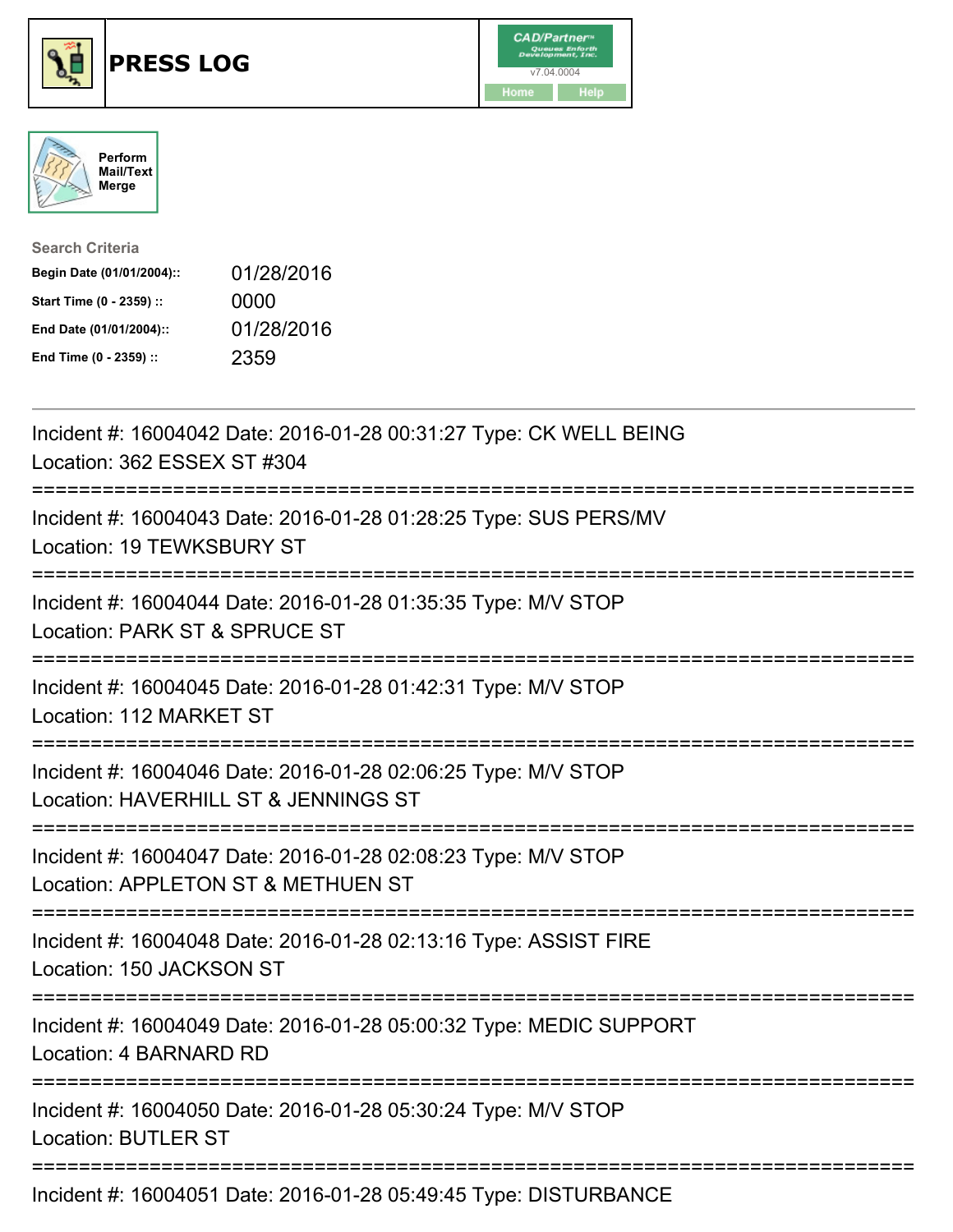Location: 25 BEACONSFIELD ST =========================================================================== Incident #: 16004052 Date: 2016-01-28 05:52:04 Type: MEDIC SUPPORT Location: 6 GORHAM ST =========================================================================== Incident #: 16004053 Date: 2016-01-28 05:56:28 Type: UNKNOWN PROB Location: 31 MORTON ST FL 3 =========================================================================== Incident #: 16004054 Date: 2016-01-28 06:06:27 Type: SUS PERS/MV Location: TRAIN STATION / 211 MERRIMACK ST =========================================================================== Incident #: 16004055 Date: 2016-01-28 06:32:40 Type: ALARMS Location: 68 WILLOW ST =========================================================================== Incident #: 16004056 Date: 2016-01-28 07:00:19 Type: PARK & WALK Location: BROADWAY =========================================================================== Incident #: 16004057 Date: 2016-01-28 07:01:14 Type: GENERAL SERV Location: MT VERNON CIR =========================================================================== Incident #: 16004058 Date: 2016-01-28 07:03:24 Type: M/V STOP Location: LAWRENCE ST & PARK ST =========================================================================== Incident #: 16004059 Date: 2016-01-28 07:09:59 Type: M/V STOP Location: BROADWAY & CROSS ST =========================================================================== Incident #: 16004060 Date: 2016-01-28 07:18:18 Type: M/V STOP Location: BROADWAY & ESSEX ST =========================================================================== Incident #: 16004061 Date: 2016-01-28 07:21:59 Type: CLOSE STREET Location: ERVING AV & LAWRENCE ST =========================================================================== Incident #: 16004062 Date: 2016-01-28 07:24:17 Type: ALARMS Location: SENIOR CENTER / HAVERHILL ST =========================================================================== Incident #: 16004063 Date: 2016-01-28 07:29:39 Type: LOUD NOISE Location: BRUCE ST =========================================================================== Incident #: 16004064 Date: 2016-01-28 07:43:15 Type: NEIGHBOR PROB Location: 8 FULTON ST FL 1 =========================================================================== Incident #: 16004065 Date: 2016-01-28 07:49:59 Type: M/V STOP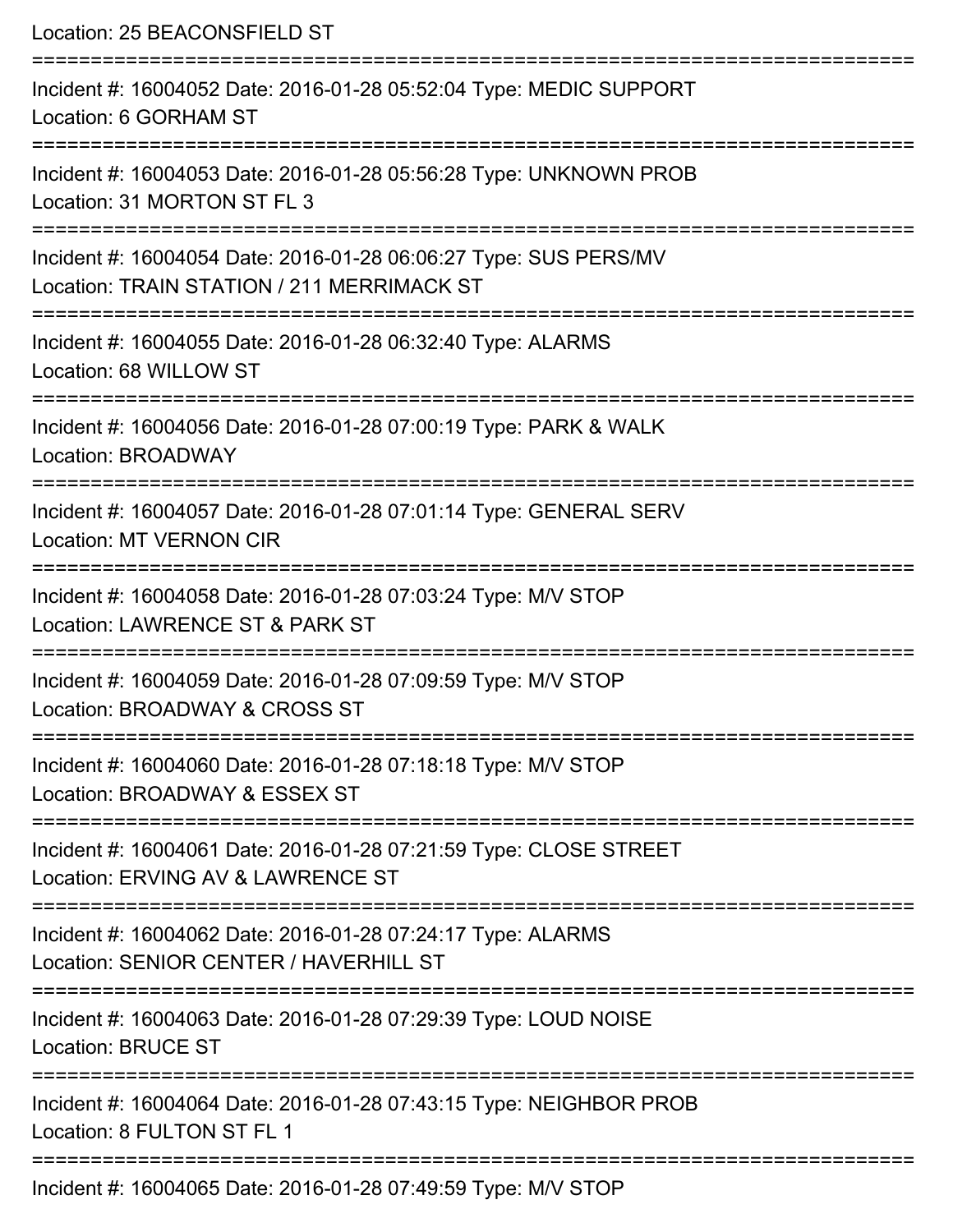| Incident #: 16004066 Date: 2016-01-28 07:53:02 Type: ALARMS<br>Location: CASADO RESIDENCE / 447 HIGH ST |
|---------------------------------------------------------------------------------------------------------|
| Incident #: 16004067 Date: 2016-01-28 08:00:23 Type: B&E/MV/PAST<br>Location: 550 BROADWAY              |
| Incident #: 16004068 Date: 2016-01-28 08:05:23 Type: M/V STOP<br>Location: S BROADWAY                   |
| Incident #: 16004069 Date: 2016-01-28 08:07:42 Type: DETAIL<br>Location: CANAL ST & HAMPSHIRE ST        |
| Incident #: 16004071 Date: 2016-01-28 08:12:45 Type: ALARMS<br>Location: VILLA RESIDENCE / 41 MELVIN ST |
| Incident #: 16004070 Date: 2016-01-28 08:12:47 Type: M/V STOP<br>Location: LAWRENCE ST & METHUEN ST     |
| Incident #: 16004072 Date: 2016-01-28 08:14:27 Type: M/V STOP<br>Location: 205 BROADWAY                 |
| Incident #: 16004073 Date: 2016-01-28 08:21:45 Type: M/V STOP<br>Location: MERRIMACK ST & TEMPLE ST     |
| Incident #: 16004074 Date: 2016-01-28 08:22:16 Type: M/V STOP<br>Location: MERRIMACK ST & TEMPLE ST     |
| Incident #: 16004075 Date: 2016-01-28 08:24:24 Type: M/V STOP<br>Location: BROADWAY & LOWELL ST         |
| Incident #: 16004076 Date: 2016-01-28 08:26:09 Type: M/V STOP<br>Location: BENNINGTON ST & ERVING AV    |
| Incident #: 16004078 Date: 2016-01-28 08:26:37 Type: LOST PROPERTY<br>Location: 216 WALNUT ST #1        |
| Incident #: 16004077 Date: 2016-01-28 08:27:33 Type: M/V STOP<br>Location: FRANKLIN ST & VALLEY ST      |
| Incident #: 16004079 Date: 2016-01-28 08:28:01 Type: CLOSE STREET                                       |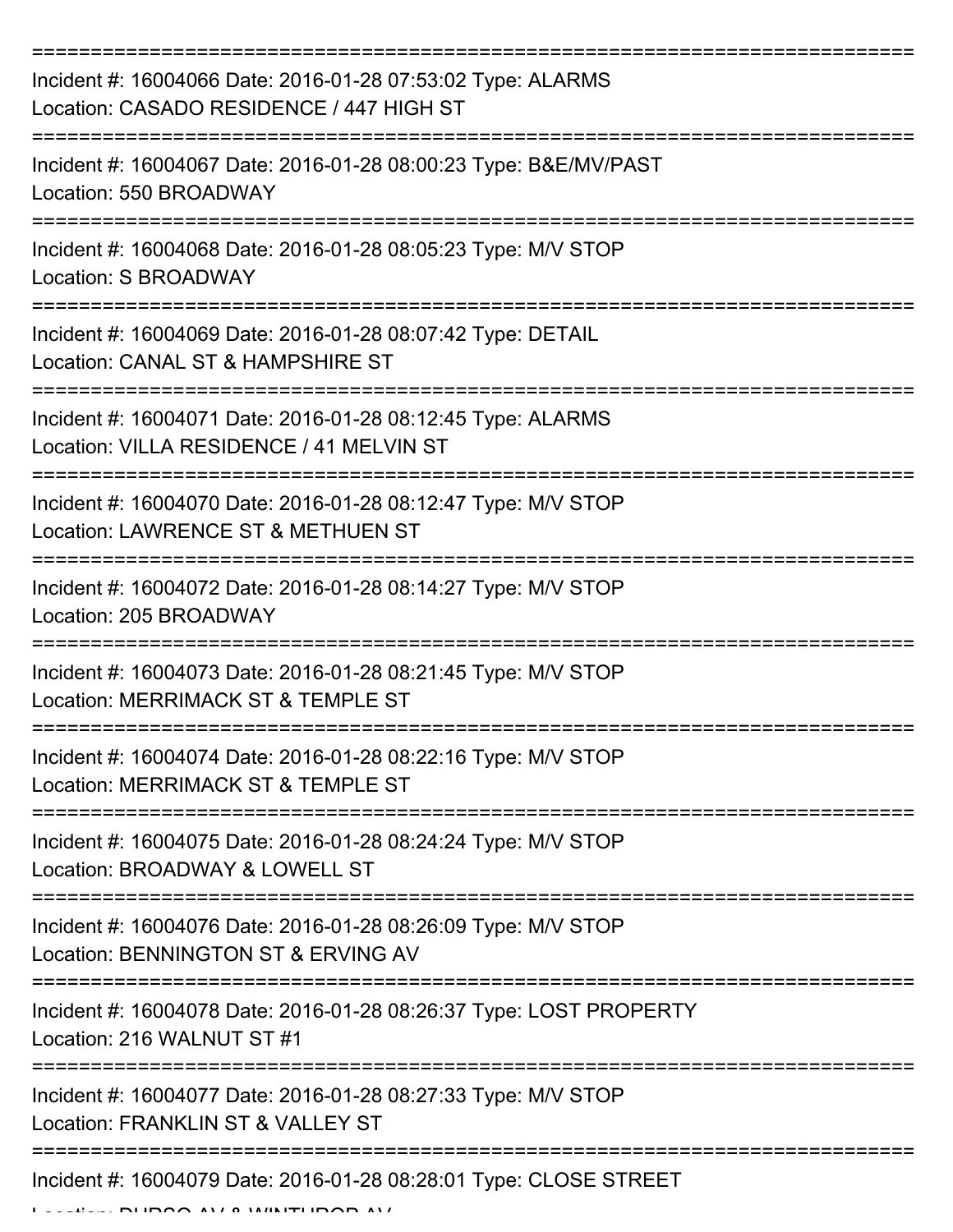| Incident #: 16004080 Date: 2016-01-28 08:28:12 Type: ASSSIT AMBULANC<br>Location: 8 SALEM ST                                                   |
|------------------------------------------------------------------------------------------------------------------------------------------------|
| Incident #: 16004081 Date: 2016-01-28 09:18:33 Type: ALARM/BURG<br>Location: MAD RAG / 453 ESSEX ST                                            |
| Incident #: 16004082 Date: 2016-01-28 09:21:18 Type: LOUD NOISE<br>Location: AMES ST & BUTLER ST                                               |
| Incident #: 16004083 Date: 2016-01-28 09:25:11 Type: MAL DAMAGE<br>Location: 12 YALE ST                                                        |
| Incident #: 16004084 Date: 2016-01-28 09:27:14 Type: UNWANTEDGUEST<br>Location: BURGER KING / 187 BROADWAY<br>================================ |
| Incident #: 16004085 Date: 2016-01-28 09:27:37 Type: SUS PERS/MV<br>Location: MCDONALDS / 50 BROADWAY                                          |
| Incident #: 16004086 Date: 2016-01-28 09:29:02 Type: AUTO ACC/UNK PI<br>Location: MYRTLE ST & SARATOGA ST                                      |
| Incident #: 16004087 Date: 2016-01-28 09:39:26 Type: M/V STOP<br>Location: CROSS ST & FRANKLIN ST                                              |
| Incident #: 16004088 Date: 2016-01-28 09:46:44 Type: M/V STOP<br>Location: ESSEX ST & NEWBURY ST                                               |
| Incident #: 16004089 Date: 2016-01-28 09:56:56 Type: HIT & RUN M/V<br>Location: LAWRENCE ST & PARK ST                                          |
| Incident #: 16004090 Date: 2016-01-28 10:08:08 Type: 209A/SERVE<br>Location: 20 CANTERBURY ST                                                  |
| Incident #: 16004091 Date: 2016-01-28 10:10:56 Type: HIT & RUN M/V<br>Location: GEM GROUP / 9 INTERNATIONAL WY                                 |
| Incident #: 16004092 Date: 2016-01-28 10:12:38 Type: AUTO ACC/NO PI<br>Location: 328 LOWELL ST                                                 |
| Incident #: 16004093 Date: 2016-01-28 10:21:59 Type: MV/BLOCKING                                                                               |

Location: 2 ELILTON ST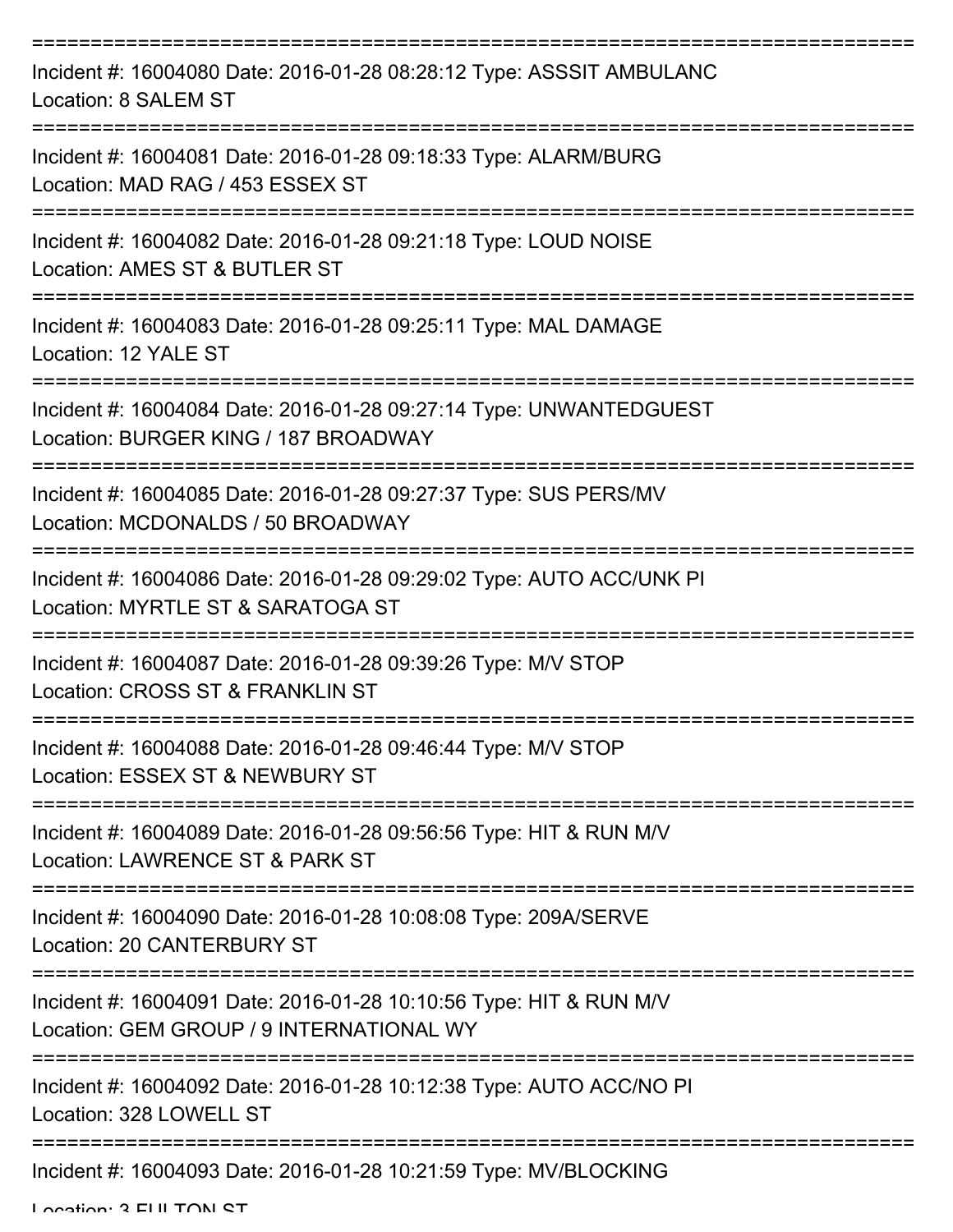| Incident #: 16004094 Date: 2016-01-28 10:23:27 Type: M/V STOP<br>Location: 91 HAVERHILL ST                                                             |
|--------------------------------------------------------------------------------------------------------------------------------------------------------|
| Incident #: 16004095 Date: 2016-01-28 10:30:11 Type: TOW OF M/V<br>Location: 34 HAVERHILL ST                                                           |
| Incident #: 16004096 Date: 2016-01-28 10:32:55 Type: 209A/SERVE<br>Location: 239 JACKSON ST                                                            |
| Incident #: 16004097 Date: 2016-01-28 10:36:43 Type: ALARM/BURG<br>Location: ACQUA LOUNGE / 151 ESSEX ST                                               |
| Incident #: 16004098 Date: 2016-01-28 10:38:56 Type: INVESTIGATION<br><b>Location: 47 TREMONT ST</b>                                                   |
| Incident #: 16004099 Date: 2016-01-28 10:49:42 Type: AUTO ACC/NO PI<br>Location: TENNEY ST & LEA                                                       |
| Incident #: 16004100 Date: 2016-01-28 10:51:24 Type: 209A/SERVE<br>Location: 189 PARK ST<br>============================                               |
| Incident #: 16004101 Date: 2016-01-28 10:52:46 Type: SUS PERS/MV<br>Location: SUPER LIQUORS / 35 S BROADWAY                                            |
| Incident #: 16004102 Date: 2016-01-28 10:57:47 Type: EXTRA SURVEIL<br>Location: 12 MIDDLEBURY ST                                                       |
| :================<br>============================<br>Incident #: 16004103 Date: 2016-01-28 10:59:34 Type: M/V STOP<br>Location: ANDOVER ST & PARKER ST |
| Incident #: 16004104 Date: 2016-01-28 11:07:58 Type: SUS PERS/MV<br>Location: 146 BERNARD AV                                                           |
| Incident #: 16004105 Date: 2016-01-28 11:18:48 Type: SUS PERS/MV<br><b>Location: 50 MANCHESTER ST</b>                                                  |
| Incident #: 16004106 Date: 2016-01-28 11:22:17 Type: WARRANT SERVE<br>Location: PEMBERTON PARK / null                                                  |
| Incident #: 16004107 Date: 2016-01-28 11:44:31 Type: AUTO ACC/PI<br>Location: 35 MARSTON ST                                                            |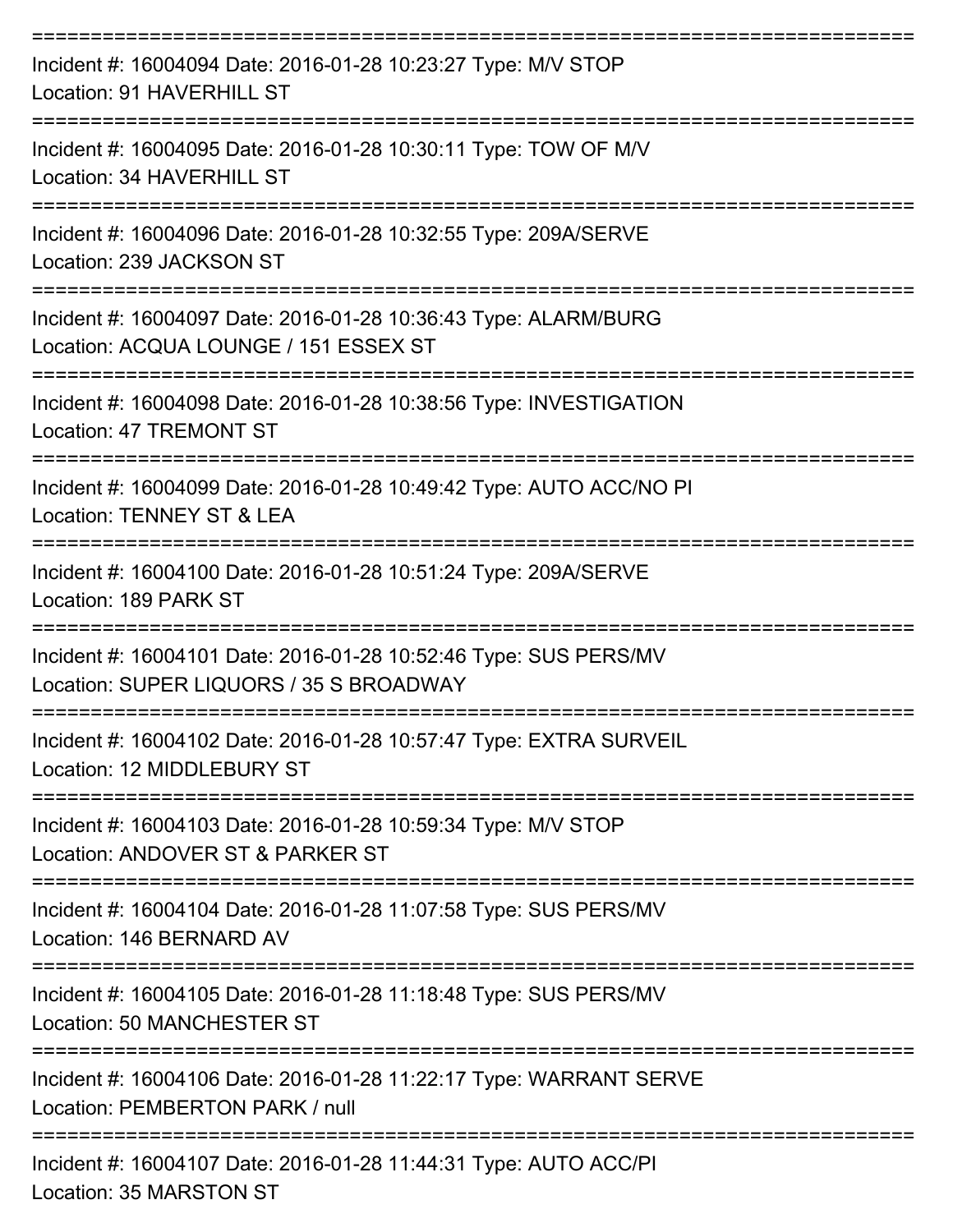| Incident #: 16004108 Date: 2016-01-28 11:50:41 Type: INVESTIGATION<br>Location: BRUCE SCHOOL / 135 BUTLER ST                                                              |
|---------------------------------------------------------------------------------------------------------------------------------------------------------------------------|
| ======================<br>Incident #: 16004109 Date: 2016-01-28 12:00:28 Type: B&E/MV/PAST<br>Location: 86 JACKSON ST                                                     |
| Incident #: 16004110 Date: 2016-01-28 12:02:40 Type: INVESTIGATION<br>Location: 46 CRESCENT ST<br>====================================<br>=============================== |
| Incident #: 16004111 Date: 2016-01-28 12:16:55 Type: ALARMS<br>Location: RENT A CENTER / 356 ESSEX ST                                                                     |
| Incident #: 16004112 Date: 2016-01-28 12:23:13 Type: SEX OFF. PAST<br>Location: 59 BUTLER ST<br>============================                                              |
| Incident #: 16004113 Date: 2016-01-28 12:25:59 Type: M/V STOP<br>Location: 592 ESSEX ST                                                                                   |
| Incident #: 16004114 Date: 2016-01-28 12:29:14 Type: DOMESTIC/PROG<br>Location: 28 SPRINGFIELD ST FL 2NDFL                                                                |
| Incident #: 16004115 Date: 2016-01-28 12:38:33 Type: GENERAL SERV<br>Location: LAWRENCE HIGH SCHOOL / 71 N PARISH RD                                                      |
| Incident #: 16004116 Date: 2016-01-28 12:43:03 Type: SPECIAL CHECK<br>Location: ESSEX ST & JACKSON ST                                                                     |
| Incident #: 16004117 Date: 2016-01-28 12:45:17 Type: AUTO ACC/NO PI<br>Location: 353 JACKSON ST                                                                           |
| Incident #: 16004118 Date: 2016-01-28 12:49:23 Type: M/V STOP<br>Location: HAMPSHIRE ST & TREMONT ST                                                                      |
| Incident #: 16004119 Date: 2016-01-28 12:53:58 Type: M/V STOP<br>Location: HAMPSHIRE ST & LOWELL ST                                                                       |
| Incident #: 16004120 Date: 2016-01-28 12:59:44 Type: SUS PERS/MV<br>Location: 29 BOEHM ST                                                                                 |
| Incident #: 16004121 Date: 2016-01-28 13:01:54 Type: SUS PERS/MV<br>Location: MCDONALDS / 50 BROADWAY                                                                     |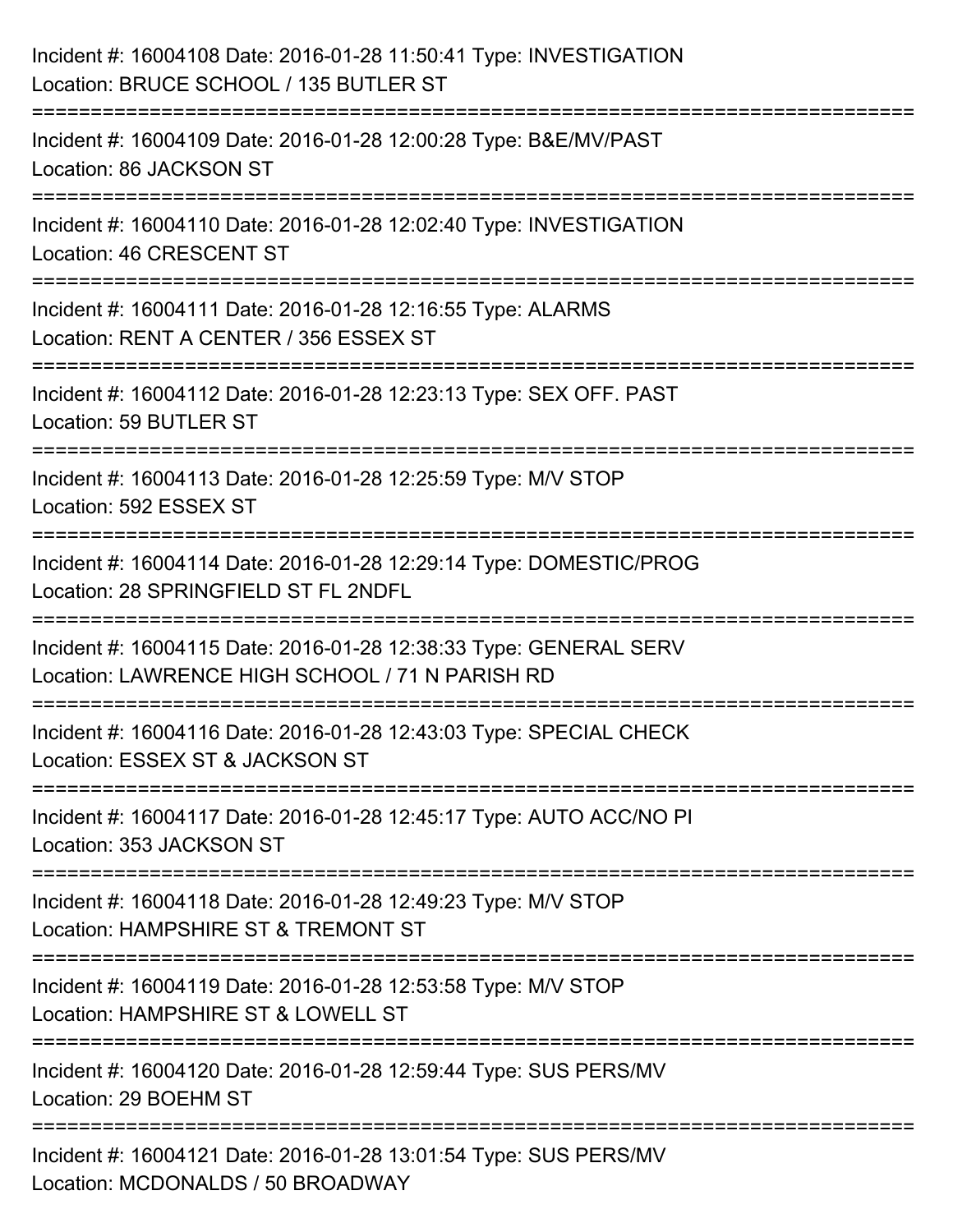| Incident #: 16004122 Date: 2016-01-28 13:08:07 Type: DRUG VIO<br>Location: 222 PROSPECT ST                                             |
|----------------------------------------------------------------------------------------------------------------------------------------|
| Incident #: 16004123 Date: 2016-01-28 13:17:23 Type: LOST PROPERTY<br>Location: 23 WASHINGTON ST #1                                    |
| Incident #: 16004124 Date: 2016-01-28 13:26:59 Type: DOMESTIC/PROG<br><b>Location: 78 MARSTON ST</b>                                   |
| Incident #: 16004125 Date: 2016-01-28 13:27:51 Type: SUS PERS/MV<br>Location: 476 RIVERSIDE DR                                         |
| Incident #: 16004126 Date: 2016-01-28 13:29:29 Type: NOISE ORD<br>Location: 125 BROOKFIELD ST                                          |
| Incident #: 16004127 Date: 2016-01-28 13:29:53 Type: TOW OF M/V<br>Location: 21 MAGINNIS AV                                            |
| Incident #: 16004128 Date: 2016-01-28 13:39:10 Type: DRUG VIO<br>Location: MIDDLEBURY ST & SMITH ST                                    |
| Incident #: 16004129 Date: 2016-01-28 13:49:14 Type: SHOPLIFTING<br>Location: MARKET BASKET / 700 ESSEX ST                             |
| Incident #: 16004130 Date: 2016-01-28 13:57:12 Type: CK WELL BEING<br>Location: 277 HIGH ST #1                                         |
| Incident #: 16004131 Date: 2016-01-28 13:58:30 Type: TOW OF M/V<br>Location: BROADWAY & CANAL ST                                       |
| Incident #: 16004132 Date: 2016-01-28 14:11:14 Type: SUS PERS/MV<br>Location: MCDONALDS / 50 BROADWAY<br>:============================ |
| Incident #: 16004133 Date: 2016-01-28 14:11:56 Type: DRUG OVERDOSE<br>Location: 288 PROSPECT ST FL 1ST FL                              |
| Incident #: 16004134 Date: 2016-01-28 14:16:40 Type: MAL DAMAGE<br>Location: 117 WILLOW ST #APT 1                                      |
| Incident #: 16004135 Date: 2016-01-28 14:24:00 Type: INVESTIGATION<br>Location: 300 AMES ST                                            |

===========================================================================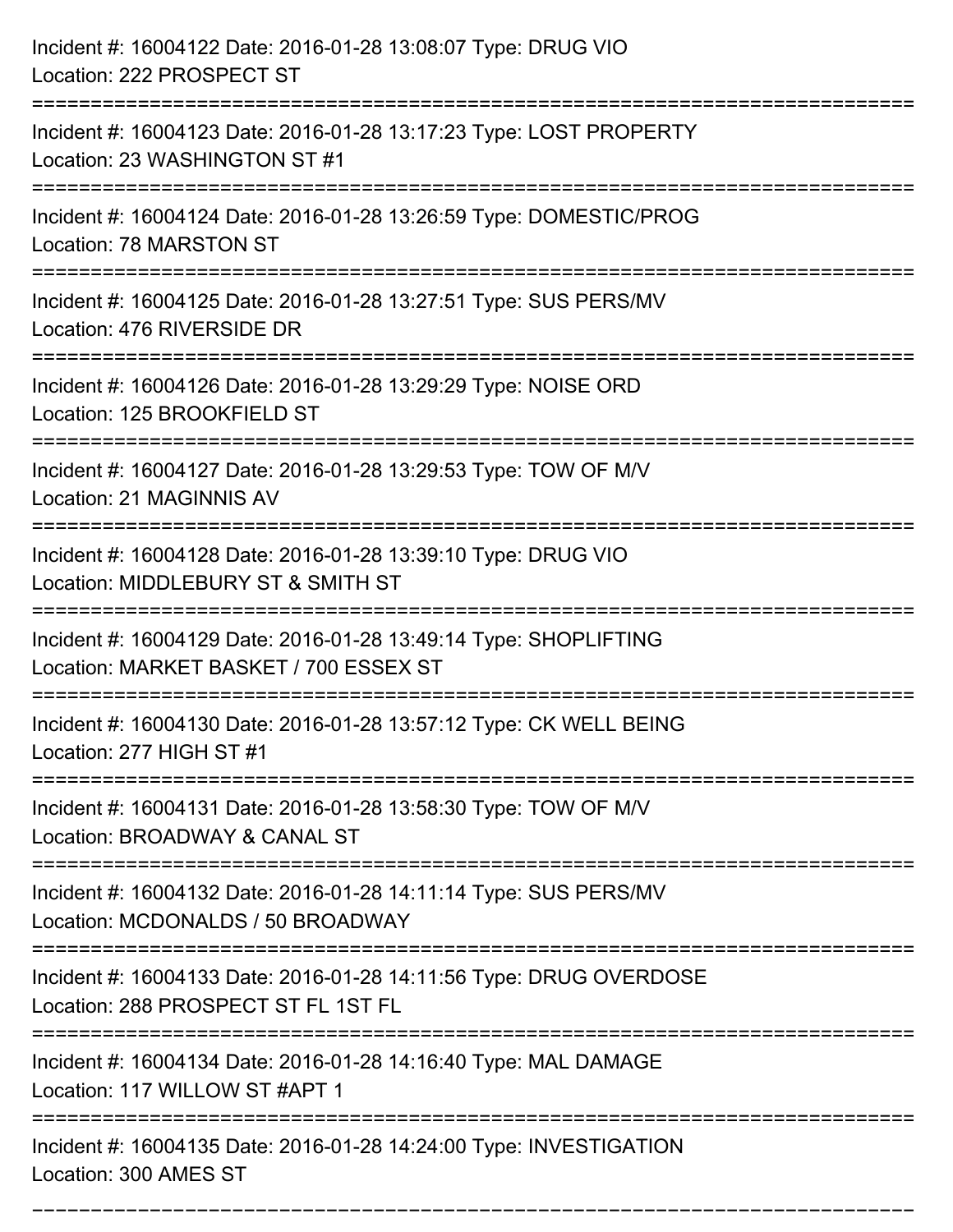| Incident #: 16004136 Date: 2016-01-28 14:26:25 Type: M/V STOP<br>Location: 90 LOWELL ST                                                  |
|------------------------------------------------------------------------------------------------------------------------------------------|
| Incident #: 16004137 Date: 2016-01-28 14:30:13 Type: SUS PERS/MV<br>Location: COMMUNITY ACTION COUNCIL / 305 ESSEX ST<br>=============== |
| Incident #: 16004138 Date: 2016-01-28 14:31:53 Type: ALARM/BURG<br>Location: 23 CORBETT RD                                               |
| Incident #: 16004139 Date: 2016-01-28 14:34:05 Type: SUICIDE ATTEMPT<br>Location: 111 THOREAU WAY #838                                   |
| Incident #: 16004140 Date: 2016-01-28 14:34:16 Type: THREATS<br><b>Location: 1 TREMONT ST</b>                                            |
| Incident #: 16004141 Date: 2016-01-28 14:47:20 Type: M/V STOP<br>Location: CUSTER ST & PROSPECT ST                                       |
| Incident #: 16004142 Date: 2016-01-28 14:55:53 Type: M/V STOP<br>Location: LAWRENCE ST & METHUEN ST                                      |
| Incident #: 16004143 Date: 2016-01-28 15:08:17 Type: GENERAL SERV<br>Location: LAWRENCE HIGH SCHOOL / 71 N PARISH RD                     |
| Incident #: 16004144 Date: 2016-01-28 15:10:05 Type: HIT & RUN M/V<br>Location: MERRIMACK ST & S UNION ST                                |
| Incident #: 16004145 Date: 2016-01-28 15:21:46 Type: THREATS<br>Location: 23 SPRINGFIELD ST                                              |
| Incident #: 16004146 Date: 2016-01-28 15:35:38 Type: INVESTIGATION<br>Location: 136 ESSEX ST                                             |
| Incident #: 16004147 Date: 2016-01-28 15:48:20 Type: RECOV/STOL/MV<br>Location: 270 E HAVERHILL ST                                       |
| Incident #: 16004148 Date: 2016-01-28 16:11:06 Type: M/V STOP<br>Location: 374 LOWELL ST                                                 |
| Incident #: 16004149 Date: 2016-01-28 16:12:27 Type: HIT & RUN M/V<br>Location: 178 WATER ST                                             |
|                                                                                                                                          |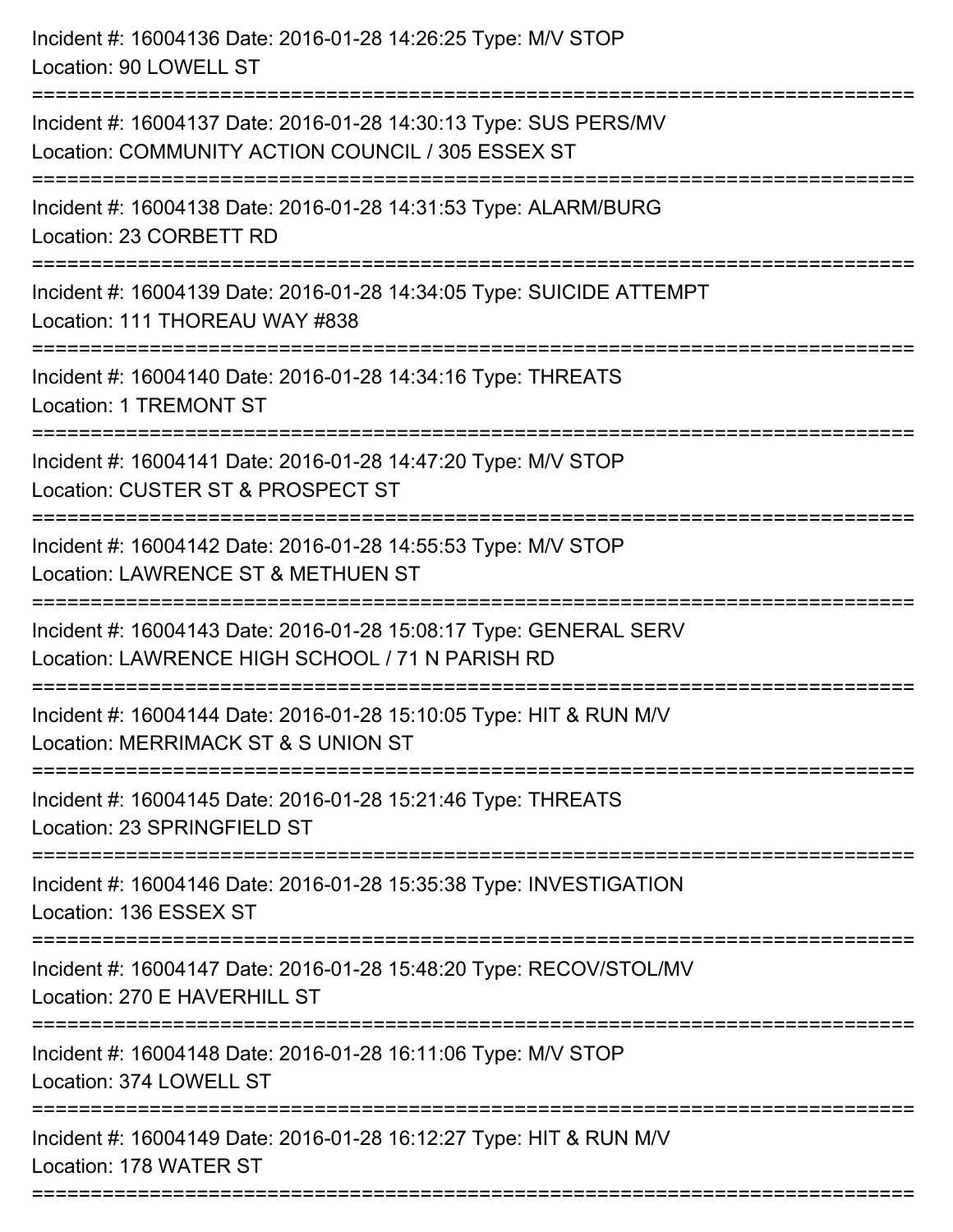Location: 41 MILTON ST

| Incident #: 16004151 Date: 2016-01-28 16:20:48 Type: M/V STOP<br>Location: CENTRAL BRIDGE / 0 MERRIMACK ST                    |
|-------------------------------------------------------------------------------------------------------------------------------|
| Incident #: 16004152 Date: 2016-01-28 16:22:28 Type: SUS PERS/MV<br>Location: 492 LOWELL ST                                   |
| Incident #: 16004153 Date: 2016-01-28 16:37:34 Type: KEEP PEACE<br>Location: 20 ATKINSON ST                                   |
| Incident #: 16004154 Date: 2016-01-28 16:43:51 Type: AUTO ACC/UNK PI<br>Location: DORCHESTER ST & S UNION ST                  |
| Incident #: 16004155 Date: 2016-01-28 16:44:01 Type: 209A/SERVE<br>Location: 45 CLIFTON ST                                    |
| ================================<br>Incident #: 16004157 Date: 2016-01-28 16:57:46 Type: STOLEN PROP<br>Location: 73 PEARL ST |
| Incident #: 16004156 Date: 2016-01-28 16:57:51 Type: TOW OF M/V<br>Location: 15 DUCKETT AV                                    |
| Incident #: 16004158 Date: 2016-01-28 17:06:42 Type: UNWANTEDGUEST<br>Location: 222 ESSEX ST #205 FL 2                        |
| Incident #: 16004159 Date: 2016-01-28 17:08:47 Type: A&B D/W PAST<br>Location: FOSTER ST & MARKET ST                          |
| Incident #: 16004160 Date: 2016-01-28 17:17:58 Type: UNATENEDCHILD<br>Location: 80 WILLIAM ST                                 |
| Incident #: 16004161 Date: 2016-01-28 17:38:31 Type: M/V STOP<br>Location: FALLS BRIDGE / null                                |
| Incident #: 16004162 Date: 2016-01-28 17:44:58 Type: M/V STOP<br>Location: CENTRAL BRIDGE / 0 MERRIMACK ST                    |
| Incident #: 16004163 Date: 2016-01-28 17:48:41 Type: SUS PERS/MV<br>Location: 190 LAWRENCE ST                                 |
|                                                                                                                               |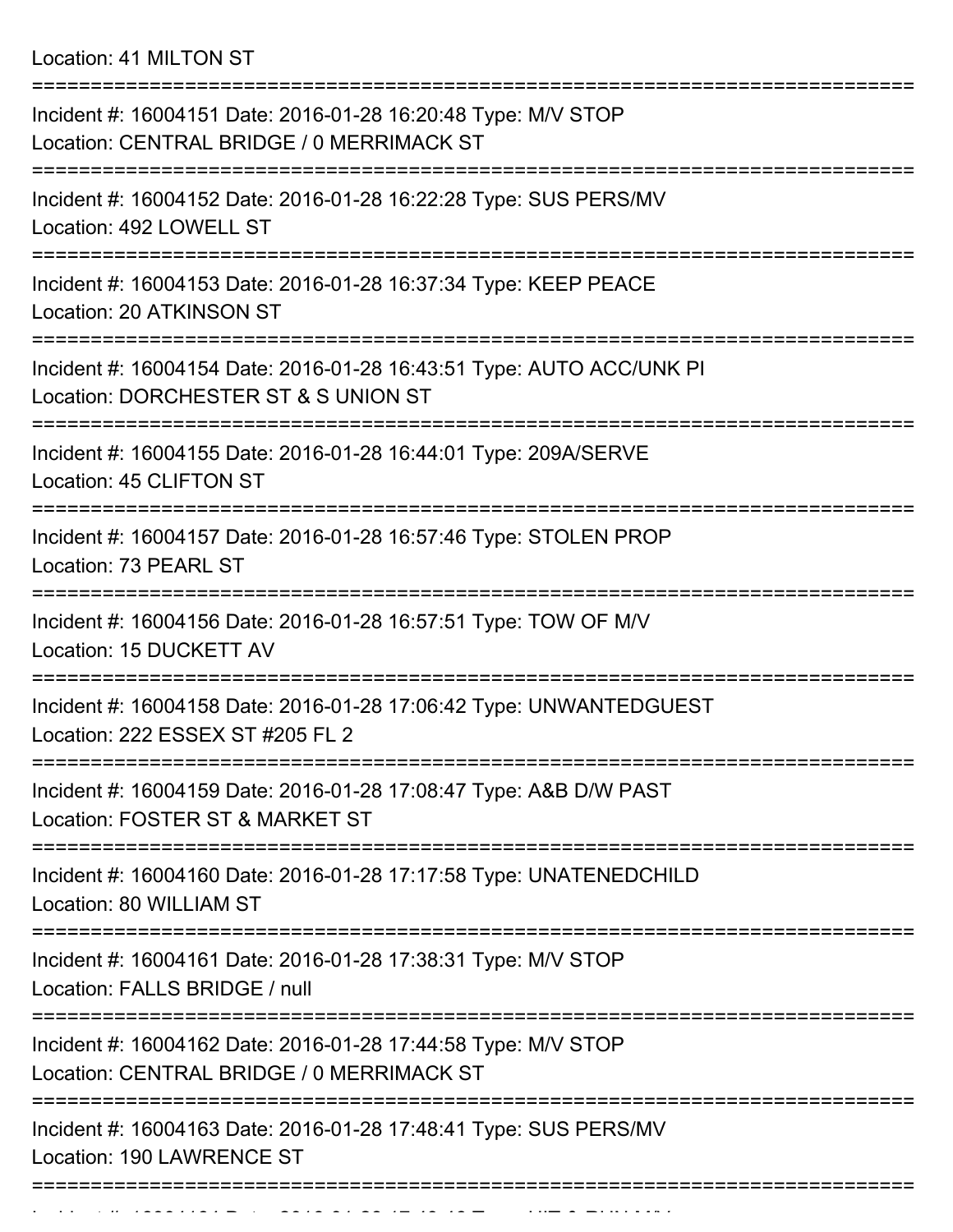Location: ESSEX ST & MILTON ST =========================================================================== Incident #: 16004165 Date: 2016-01-28 17:51:15 Type: RECOV/STOL/MV Location: 27 SARGENT ST =========================================================================== Incident #: 16004167 Date: 2016-01-28 17:58:03 Type: KEEP PEACE Location: 20 ATKINSON ST =========================================================================== Incident #: 16004166 Date: 2016-01-28 17:58:23 Type: TRESPASSING Location: 6 LYNCH ST =========================================================================== Incident #: 16004168 Date: 2016-01-28 17:58:35 Type: SHOPLIFTING Location: CVS PHARMACY / 266 BROADWAY =========================================================================== Incident #: 16004169 Date: 2016-01-28 18:03:16 Type: INVESTIGATION Location: 90 LOWELL ST =========================================================================== Incident #: 16004170 Date: 2016-01-28 18:17:17 Type: SUS PERS/MV Location: CONLON PRODUCTS / 70 SHEPARD ST =========================================================================== Incident #: 16004171 Date: 2016-01-28 18:18:55 Type: RECOV/STOL/MV Location: 37 SAUNDERS ST =========================================================================== Incident #: 16004172 Date: 2016-01-28 18:36:37 Type: SUICIDE ATTEMPT Location: LA FRUITERIA / 75 MANCHESTER ST =========================================================================== Incident #: 16004173 Date: 2016-01-28 18:42:56 Type: M/V STOP Location: 148 MT VERNON ST =========================================================================== Incident #: 16004174 Date: 2016-01-28 18:47:31 Type: INVESTIGATION Location: 90 LOWELL ST =========================================================================== Incident #: 16004175 Date: 2016-01-28 18:48:40 Type: DISORDERLY Location: D'WENDY'S RESTARAUNT / 459 BROADWAY =========================================================================== Incident #: 16004176 Date: 2016-01-28 18:52:12 Type: M/V STOP Location: 6 FOREST ST =========================================================================== Incident #: 16004177 Date: 2016-01-28 19:23:11 Type: UNKNOWN PROB Location: 7 LYNCH ST FL 3 ===========================================================================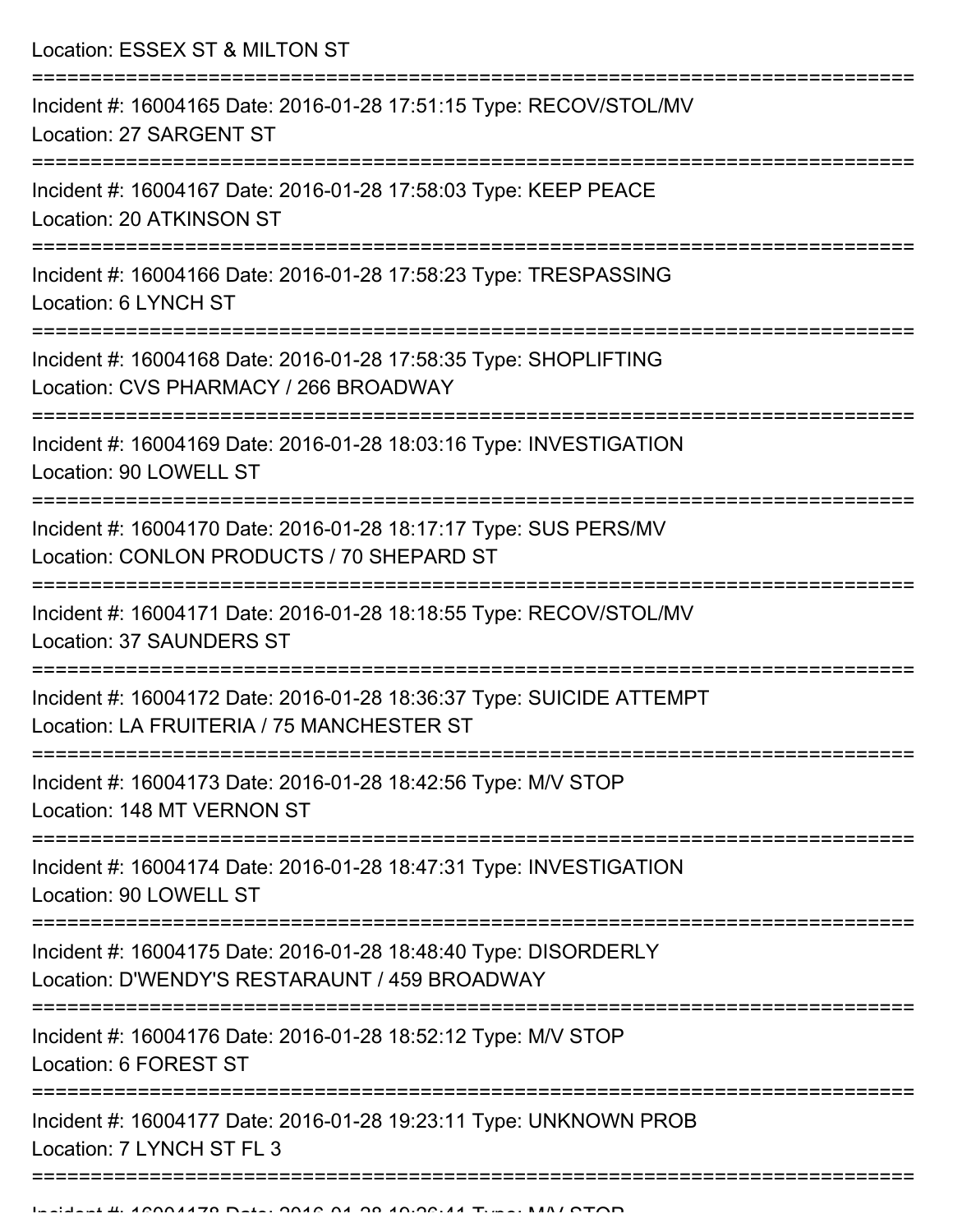| Location: EVERETT ST & PACKARD ST                                                                                   |
|---------------------------------------------------------------------------------------------------------------------|
| Incident #: 16004179 Date: 2016-01-28 19:31:53 Type: M/V STOP<br>Location: S BROADWAY & SHATTUCK ST                 |
| Incident #: 16004180 Date: 2016-01-28 19:34:05 Type: M/V STOP<br>Location: BLANCHARD & SALEM                        |
| Incident #: 16004181 Date: 2016-01-28 19:39:47 Type: M/V STOP<br><b>Location: BLANCHARD ST</b>                      |
| Incident #: 16004182 Date: 2016-01-28 19:44:38 Type: M/V STOP<br>Location: MERRIMACK ST & S UNION ST                |
| Incident #: 16004183 Date: 2016-01-28 19:46:18 Type: M/V STOP<br>Location: 5 S UNION ST                             |
| Incident #: 16004184 Date: 2016-01-28 20:02:08 Type: M/V STOP<br>Location: 210 BROADWAY                             |
| Incident #: 16004185 Date: 2016-01-28 20:08:33 Type: NOISE ORD<br>Location: 141 AMESBURY ST #308 FL 3               |
| Incident #: 16004186 Date: 2016-01-28 20:26:05 Type: ALARM/BURG<br>Location: 140 WATER ST                           |
| Incident #: 16004187 Date: 2016-01-28 20:27:58 Type: MEDIC SUPPORT<br>Location: 46 SAUNDERS ST #REAR FL 1           |
| Incident #: 16004188 Date: 2016-01-28 20:33:24 Type: ALARM/HOLD<br>Location: CARIBE CALLING CENTER / 105 JACKSON ST |
| Incident #: 16004189 Date: 2016-01-28 20:38:34 Type: ROBBERY ARMED<br>Location: 15 WALNUT ST                        |
| Incident #: 16004190 Date: 2016-01-28 21:04:46 Type: NOISE ORD<br>Location: 3 PLEASANT TER                          |
| Incident #: 16004191 Date: 2016-01-28 21:05:18 Type: M/V STOP<br>Location: BROADWAY & CONCORD ST                    |
| Incident #: 16004192 Date: 2016-01-28 21:09:12 Type: M/V STOP                                                       |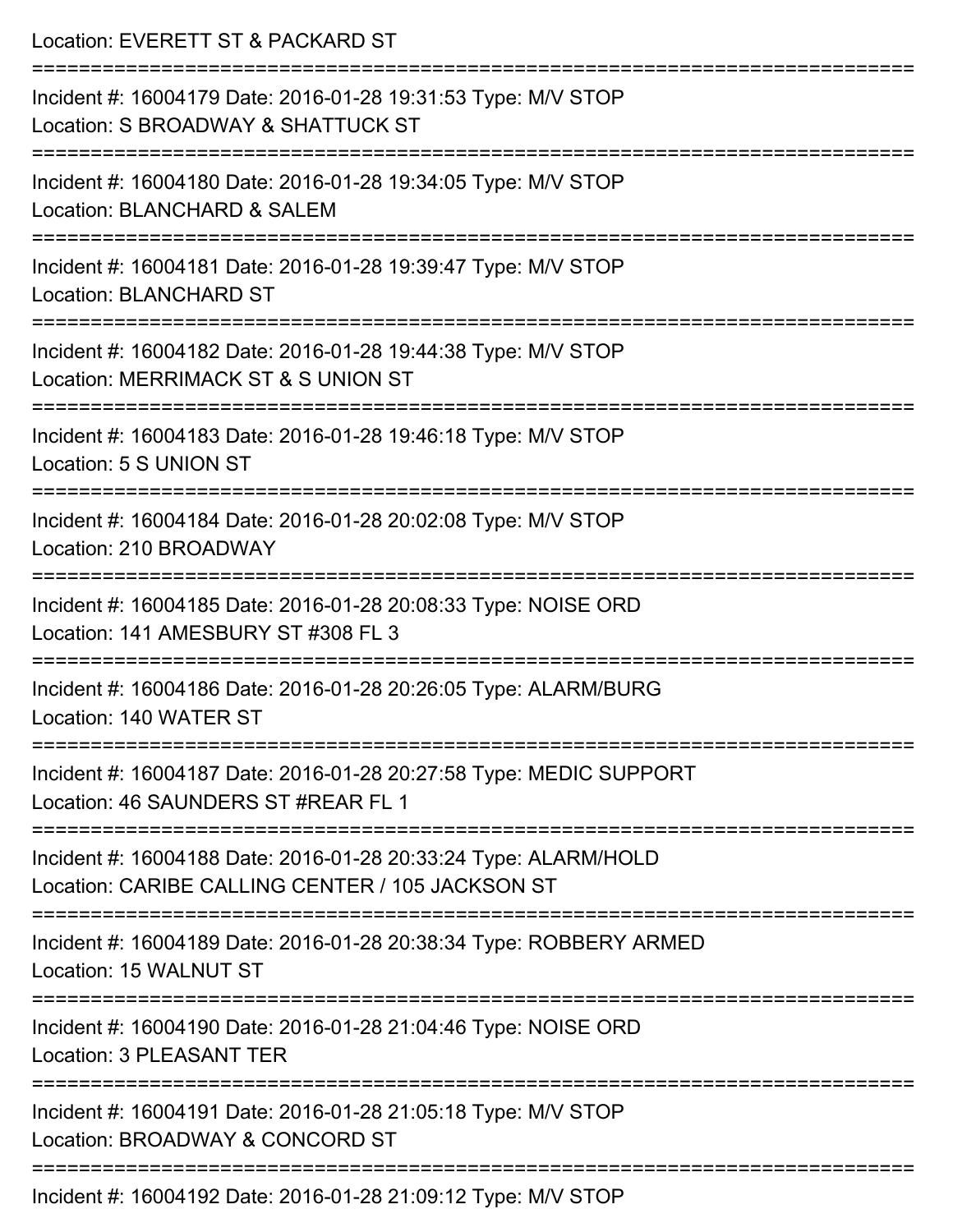| Incident #: 16004193 Date: 2016-01-28 21:19:23 Type: UNWANTEDGUEST<br>Location: 2 SHERIDAN ST FL 2      |
|---------------------------------------------------------------------------------------------------------|
| Incident #: 16004194 Date: 2016-01-28 21:21:27 Type: M/V STOP<br>Location: E HAVERHILL ST & SARGENT ST  |
| Incident #: 16004195 Date: 2016-01-28 21:24:14 Type: M/V STOP<br>Location: BROADWAY & LOWELL ST         |
| Incident #: 16004196 Date: 2016-01-28 21:26:36 Type: DOMESTIC/PROG<br>Location: 160 SPRUCE ST #1 FL 1   |
| Incident #: 16004197 Date: 2016-01-28 21:27:51 Type: M/V STOP<br>Location: MARKET ST & SALEM ST         |
| Incident #: 16004198 Date: 2016-01-28 21:31:07 Type: M/V STOP<br>Location: HIGH ST                      |
| Incident #: 16004199 Date: 2016-01-28 21:32:57 Type: LOUD NOISE<br>Location: 310 HOWARD ST FL 3RD       |
| Incident #: 16004200 Date: 2016-01-28 21:48:58 Type: M/V STOP<br>Location: E HAVERHILL ST & PROSPECT ST |
| Incident #: 16004201 Date: 2016-01-28 21:57:48 Type: M/V STOP<br>Location: LAWRENCE ST & MAPLE ST       |
| Incident #: 16004202 Date: 2016-01-28 21:58:20 Type: M/V STOP<br>Location: ARLINGTON ST & LAWRENCE ST   |
| Incident #: 16004203 Date: 2016-01-28 22:02:46 Type: B&E/PAST<br>Location: 35 CHICKERING ST             |
| Incident #: 16004204 Date: 2016-01-28 22:04:47 Type: NOISE ORD<br>Location: 11 CUSTER ST #1 FL 1        |
| Incident #: 16004205 Date: 2016-01-28 22:09:18 Type: SUS PERS/MV<br>Location: BROADWAY & CEDAR ST       |
| Incident #: 16004206 Date: 2016-01-28 22:09:30 Type: B&E/PAST                                           |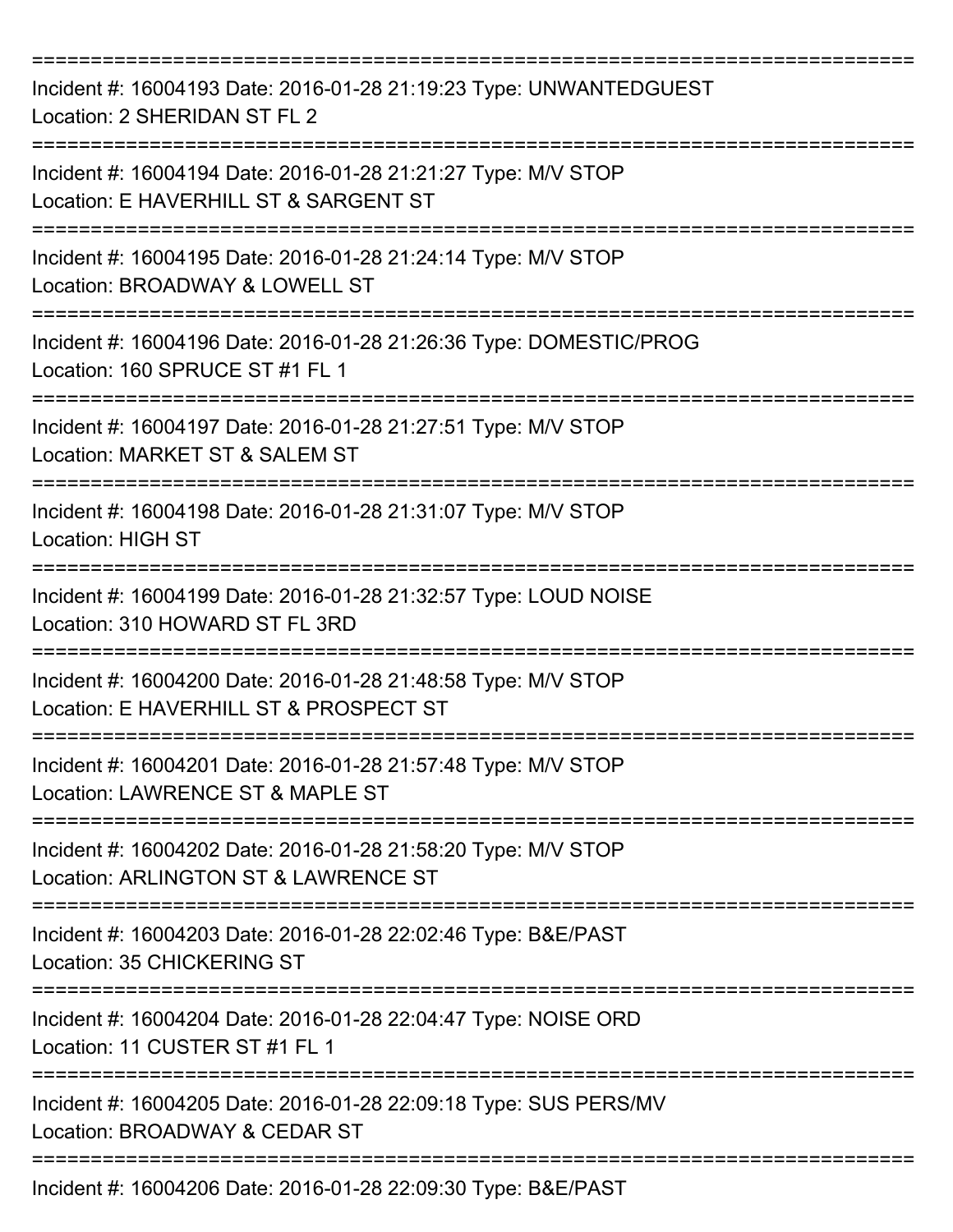| Incident #: 16004207 Date: 2016-01-28 22:21:40 Type: M/V STOP<br>Location: 40 LAWRENCE ST                          |
|--------------------------------------------------------------------------------------------------------------------|
| Incident #: 16004208 Date: 2016-01-28 22:29:10 Type: M/V STOP<br>Location: 203 ABBOTT ST                           |
| Incident #: 16004209 Date: 2016-01-28 22:43:08 Type: INVESTIGATION<br>Location: 188 WEST ST                        |
| Incident #: 16004210 Date: 2016-01-28 22:45:11 Type: A&B PROG<br>Location: 37 BOWDOIN ST FL 1                      |
| Incident #: 16004211 Date: 2016-01-28 22:50:01 Type: NOISE ORD<br>Location: 11 CUSTER ST #1 FL 1                   |
| Incident #: 16004212 Date: 2016-01-28 22:54:10 Type: NOISE ORD<br>Location: 112 MARSTON ST #208 FL 2               |
| Incident #: 16004213 Date: 2016-01-28 23:11:42 Type: M/V STOP<br>Location: BRUCE ST & CORNISH ST                   |
| Incident #: 16004214 Date: 2016-01-28 23:17:55 Type: DOMESTIC/PROG<br>Location: 29 WILMOT ST FL 2                  |
| Incident #: 16004215 Date: 2016-01-28 23:23:56 Type: M/V STOP<br>Location: 205 BROADWAY                            |
| Incident #: 16004216 Date: 2016-01-28 23:25:32 Type: M/V STOP<br>Location: 205 BROADWAY                            |
| Incident #: 16004217 Date: 2016-01-28 23:38:45 Type: M/V STOP<br>Location: WINTHROP AV                             |
| Incident #: 16004218 Date: 2016-01-28 23:51:29 Type: NOISE ORD<br>Location: LEGACY PARK / 112 MARSTON ST #1 FL 110 |
| Incident #: 16004219 Date: 2016-01-28 23:57:46 Type: M/V STOP<br>Location: S UNION ST & SALEM ST                   |
|                                                                                                                    |